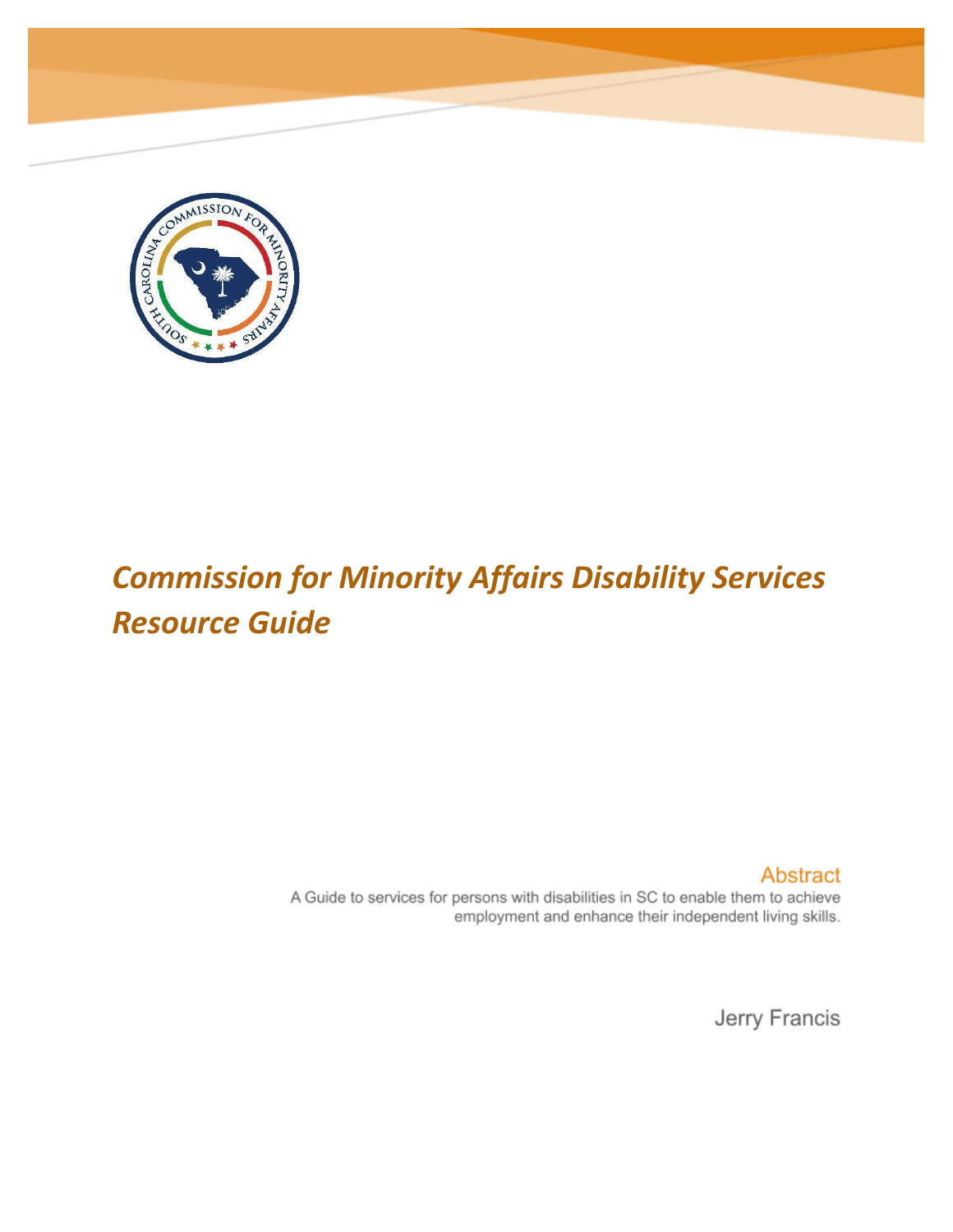## **TABLE OF CONTENTS**

- I. Introduction
- II. South Carolina Vocational Rehabilitation Department Services
- III. South Carolina Commission for the Blind Services
- IV. ABLE SC Services
- V. Walton Options for Independent Living Services
- VI. Association for the Blind and Visually Impaired SC
- VII. SC Association of the Deaf

#### INTRODUCTION:

*"*The 2000 U.S. Census estimates that 16.8 million civilian, non-institutionalized Americans from ethnic and racial minorities have long-lasting disabling conditions or impairments (Waldrop, 2003). When looking at the relationship between disability and employment, researchers have found that minorities with disabilities are often at increased risk for unemployment (Smith Randolph & Andresen, 2004)."

*The SC Commission for Minority Affairs has implemented a Memorandum of Understanding (MOU) with the SC Vocational Rehabilitation Department (SCVRD) and the SC Commission for the Blind (SCCB), to connect those minorities with disabilities to the services they need in order to achieve their employment and independent living goals. These agencies can provide professional interpreters for those whose native language is not English.*

**2**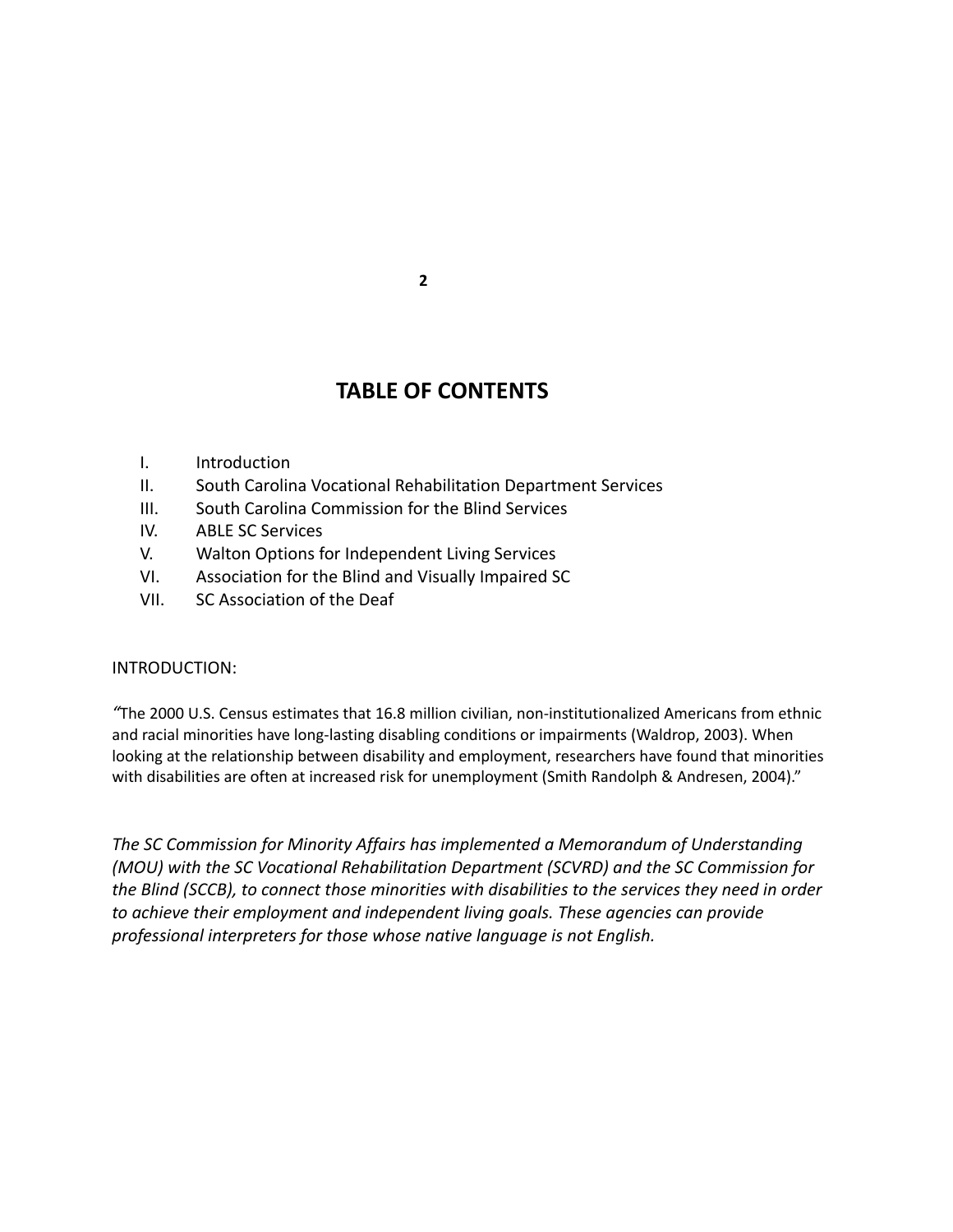#### *South Carolina Vocational Rehabilitation Department*

The South Carolina Vocational Rehabilitation Department (SCVRD) provides a variety of services to persons with disabilities, with the primary focus on retaining or securing competitive employment. This state agency provides services to all disabilities (physical and mental), other than legal blindness.

"To be eligible for VR services, you must have a physical or mental barrier to employment, need help to overcome it, and be able to benefit from VR services." Included within these "barriers", are disabling conditions such as diabetes, learning disabilities, depression, attention deficit disorder, etc.

Eligible individuals can receive such services as: Comprehensive evaluation, information technology training, substance abuse recovery treatment, and job readiness training. Specialized services are available for those with hearing impairments and youths in school. Other specialized services include both probation and parole and cardiac rehab.

SCVRD has offices and work development centers across the state. Below is their website address and main contact info:

[www.scvrd.net](http://www.scvrd.net) 1410 Boston Avenue West Columbia, SC 29171 1-800-832-7526

Listed below, are the SCVRD Area Offices and the names of the respective supervisors. They can provide additional information regarding sub-office locations, etc.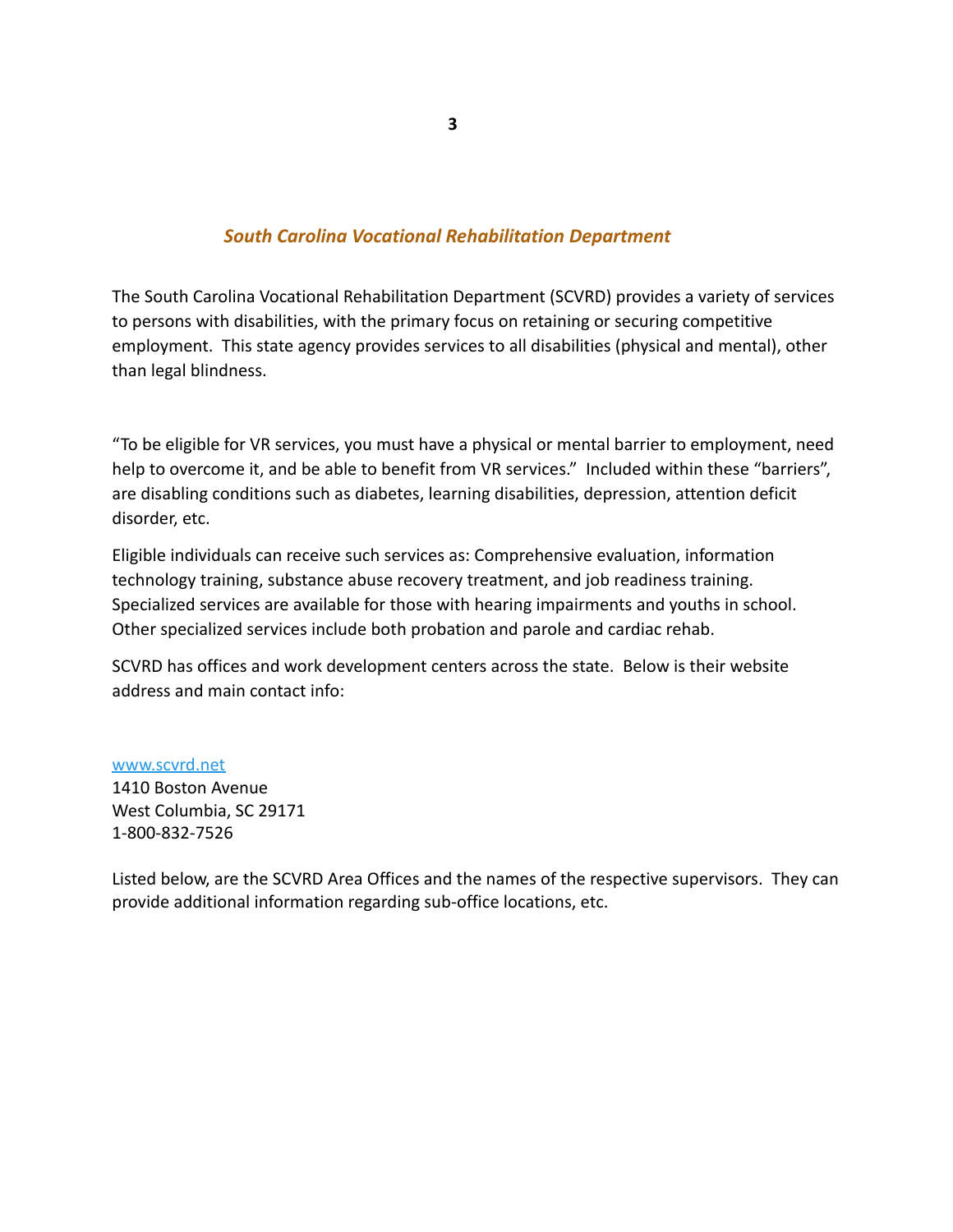| <b>OFFICE</b>       | <b>PHONE</b> | <b>SUPERVISOR</b>     |
|---------------------|--------------|-----------------------|
| Aiken               | 803-641-7630 | Jeanette Murray       |
| Anderson            | 864-224-6391 | Lisa Gillespie        |
| <b>Beaufort</b>     | 843-522-1010 | <b>Greg Gilbert</b>   |
| Berkeley-Dorchester | 843-761-6036 | <b>Kelly Sieling</b>  |
| Camden              | 803-432-1068 | Summer Rigby          |
| Charleston          | 843-740-1600 | Yvonne Brown          |
| Conway              | 843-248-2235 | David Edwards         |
| Florence            | 843-662-8114 | Pam Company           |
| Gaffney             | 864-489-9954 | LaRonda Frye          |
| Greenville          | 864-297-3066 | David Turnipseed      |
| Greenwood           | 864-229-5827 | Raweewan Ross         |
| Lancaster           | 803-285-6909 | <b>Shane Childers</b> |
| Laurens             | 864-984-6563 | Chad Ulmer            |
| Lexington           | 803-896-6333 | <b>Teresa Moses</b>   |
| Marlboro            | 843-479-8318 | <b>Tilette Scott</b>  |
| Oconee-Pickens      | 864-761-6036 | Estella "Sheila" Ford |
| Orangeburg          | 803-534-4939 | Freddie Boan          |
| Richland            | 803-782-4239 | <b>Stacy Lever</b>    |
| <b>Rock Hill</b>    | 803-327-7106 | <b>Shane Childers</b> |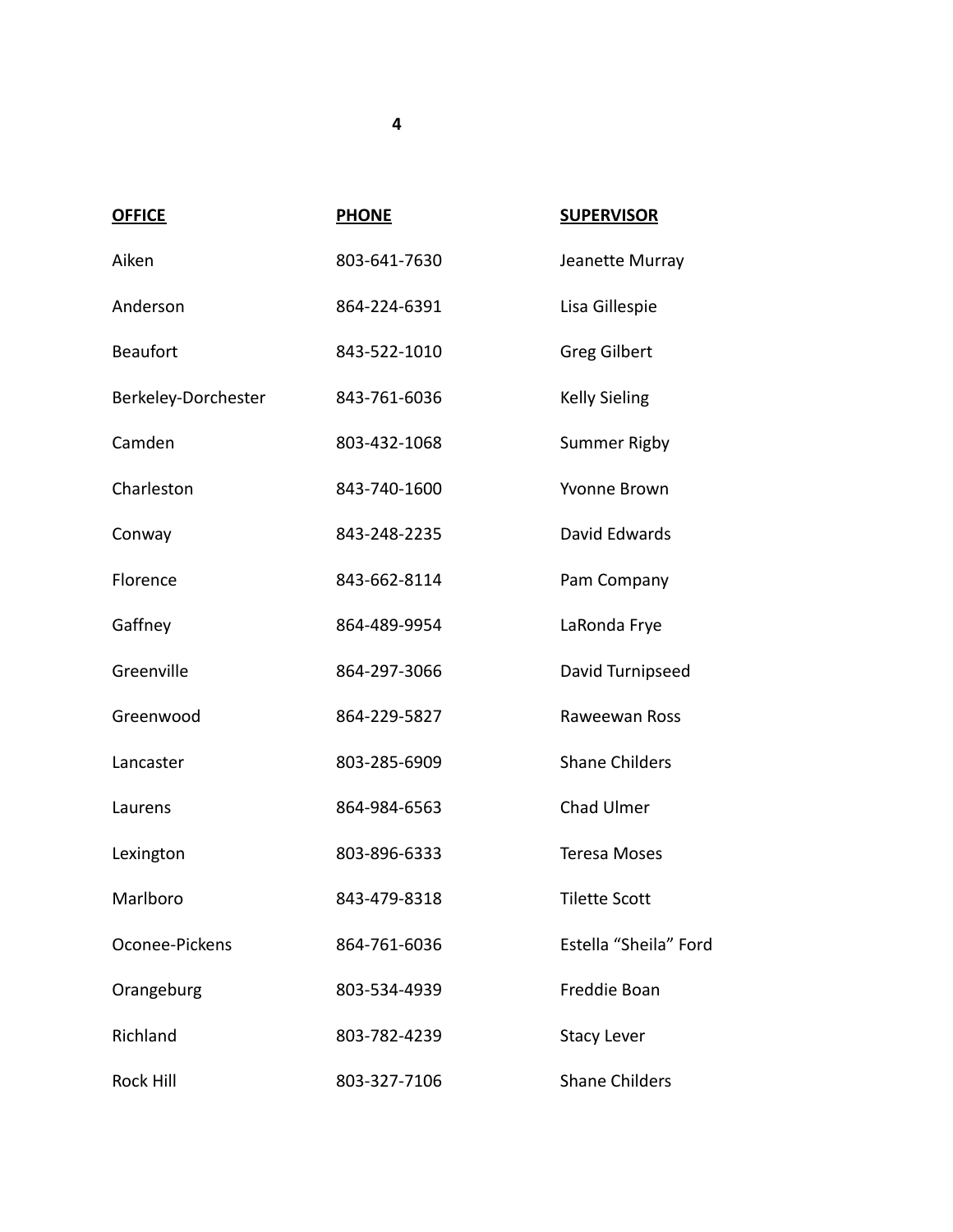| <b>OFFICE</b> | <b>PHONE</b> | <b>SUPERVISOR</b> |
|---------------|--------------|-------------------|
| Spartanburg   | 864-585-3693 | Barbara Rhodes    |
| Sumter        | 803-469-2960 | John Hornsby      |
| Walterboro    | 843-538-3116 | Allison Kitler    |

In addition to the Area offices listed, SCVRD has several sub-offices around the state. All of these offices have Vocational Rehabilitation Counselors trained in the various disability fields. The Area Office can provide the contact information for those Counselors.

## *South Carolina Commission for the Blind*

The South Carolina Commission for the Blind (SCCB) provides a variety of services to persons who are legally blind, with the primary focus on retaining or securing competitive employment via its Vocational Rehabilitation Program.

"A person may be eligible for services if they have a vision impairment that affects their daily activities at work, school, or home. For most services, a person must meet one of the following conditions:

- Meet the legal definition of blindness:
	- o they have a central visual acuity of 20/200 in the better eye even with the best corrective lens
		- (they see at 20 feet what a person without a visual impairment would see at 200 feet), OR
	- o they have a visual field of 20 degrees or less (they see objects within 20 degrees of the direction they are facing while a person without a visual impairment would see objects within 180 degrees).

● Have a progressive visual condition that will result in legal blindness. Legal blindness or a visual disability must be verified by an eye examination that is current

within one year."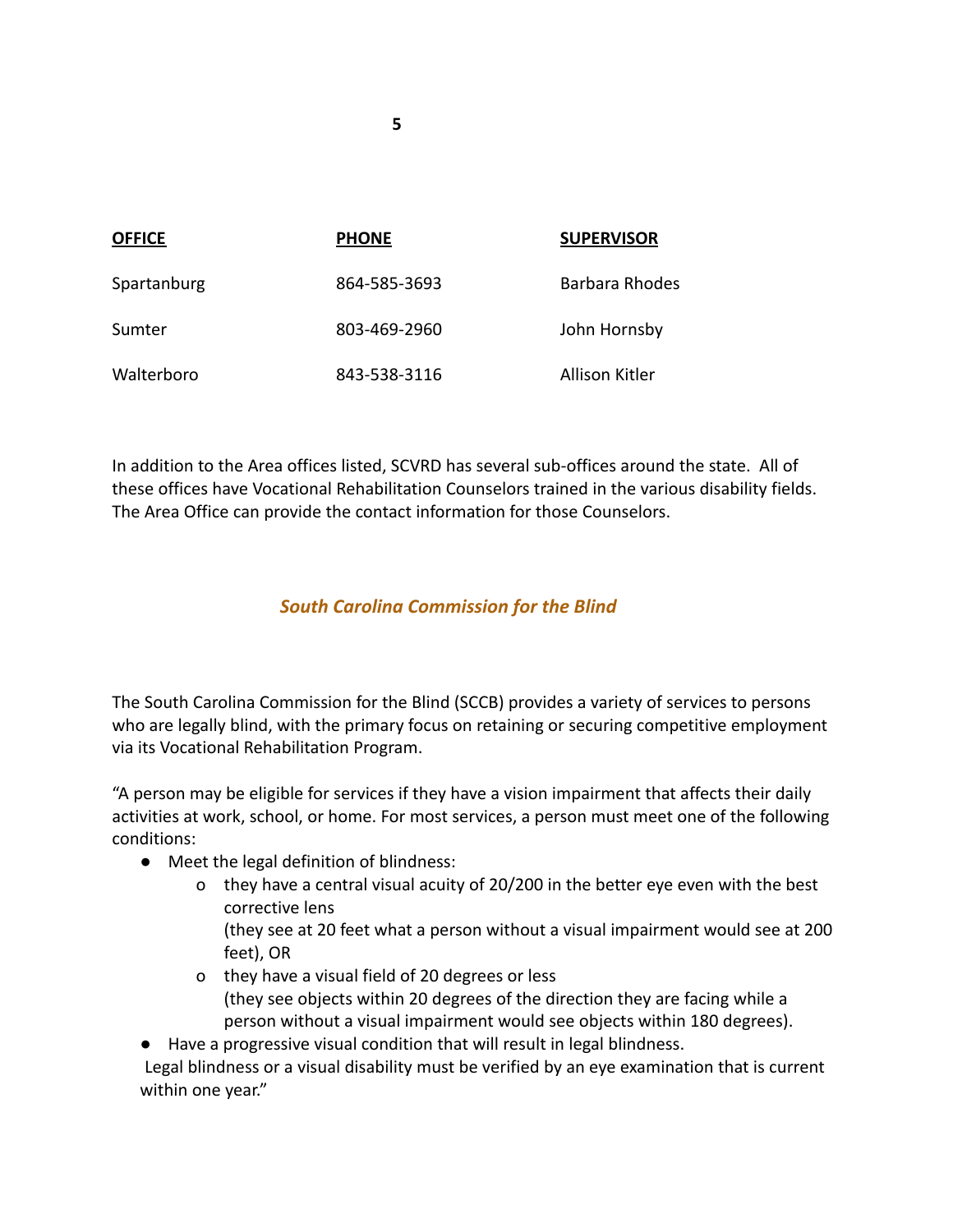The Prevention of Blindness program can provide the following services to those who meet the financial guidelines and are without insurance coverage: eye exams, eye glasses, cataract surgeries, and retinal detachment surgeries. http://www.sccb.state.sc.us/prevention/index.php

SCCB's Vision Screening Program identifies individuals who have or are at risk of developing eye conditions that can lead to permanent visual damage. This free program is provided at locations such as health fairs, community events, primary and secondary schools or colleges and universities.

SCCB has district offices located across the state. Below is their website address and main contact info:

#### [www.sccb.state.sc.us](http://www.sccb.state.sc.us)

1430 Confederate Avenue Columbia SC 29201 1-800-335-5951 or publicinfo@sccb.sc.gov

| <b>OFFICE</b>    | <b>PHONE</b> | <b>SUPERVISOR</b> |
|------------------|--------------|-------------------|
| Aiken            | 803-641-7658 | Karma Marshall    |
| Charleston       | 843-852-4225 | Kelly Jochim      |
| Columbia         | 803-898-8731 | Karma Marshall    |
| Conway           | 843-248-1017 | Kelly Jochim      |
| Florence         | 843-661-4788 | Kelly Jochim      |
| Greenville       | 864-241-1111 | Felisa Massey     |
| Greenwood        | 864-223-3334 | Felisa Massey     |
| <b>Rock Hill</b> | 803-980-8140 | Felisa Massey     |
| Walterboro       | 843-539-1156 | Kelly Jochim      |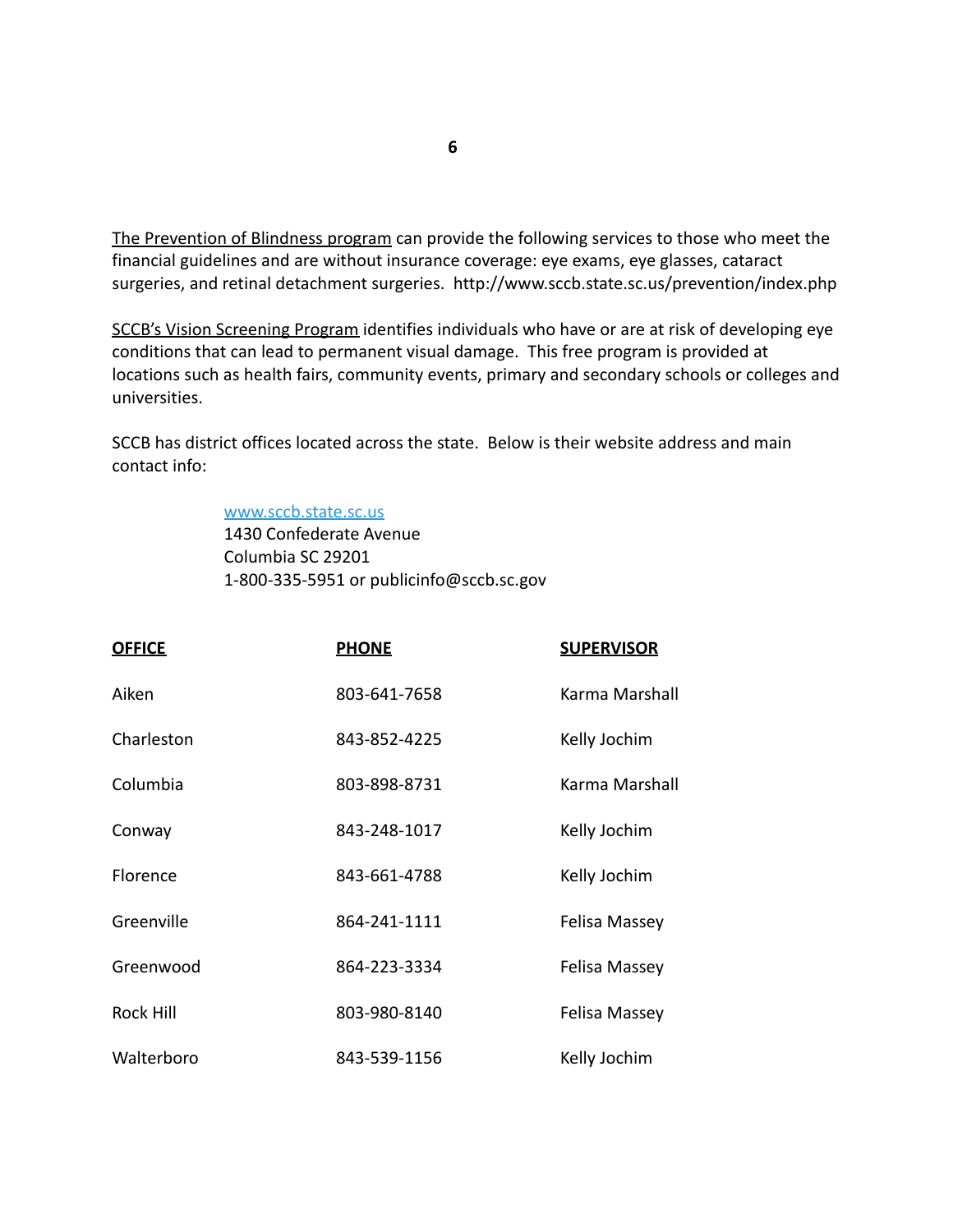#### *ABLE South Carolina*

Website info:

Able SC is a Center for Independent Living (CIL), an organization not about "helping" people with disabilities, but built on the central concept of self-empowerment. It's a consumer-controlled, community-based, cross-disability nonprofit that provides an array of independent living services. We do everything it takes to empower people with disabilities to live active, self-determined lives including advocacy, services, and support. More than half of our staff are persons with disabilities, as are over half of our Board of Directors. We didn't just learn this– we live it!

Able SC offers core services to the following counties in the Midlands and Upstate: Abbeville, Anderson, Calhoun, Cherokee, Chester, Clarendon, Fairfield, Greenville, Greenwood, Kershaw, Laurens, Lee, Lexington, Newberry, Oconee, Orangeburg, Pickens, Richland, Saluda, Spartanburg, Sumter, Union, and York. However, many of our programs are statewide.

Website address and office locations:

#### <https://www.able-sc.org/>

720 Gracern Rd. Suite 106 Columbia, SC 29210 Phone: 803.779.5121 800.681.6805

135 Edinburgh Ct. Suite 101 Greenville, SC 29607 Phone: 864.235.1421 800.681.7715

ABLE SC does offer employment programs, and works with the SC Employment Disability Coalition.

Sandy Jordan Director of Employment Programs 864-235-1421, ext 310 [sjordan@able-sc.org](mailto:sjordan@able-sc.org)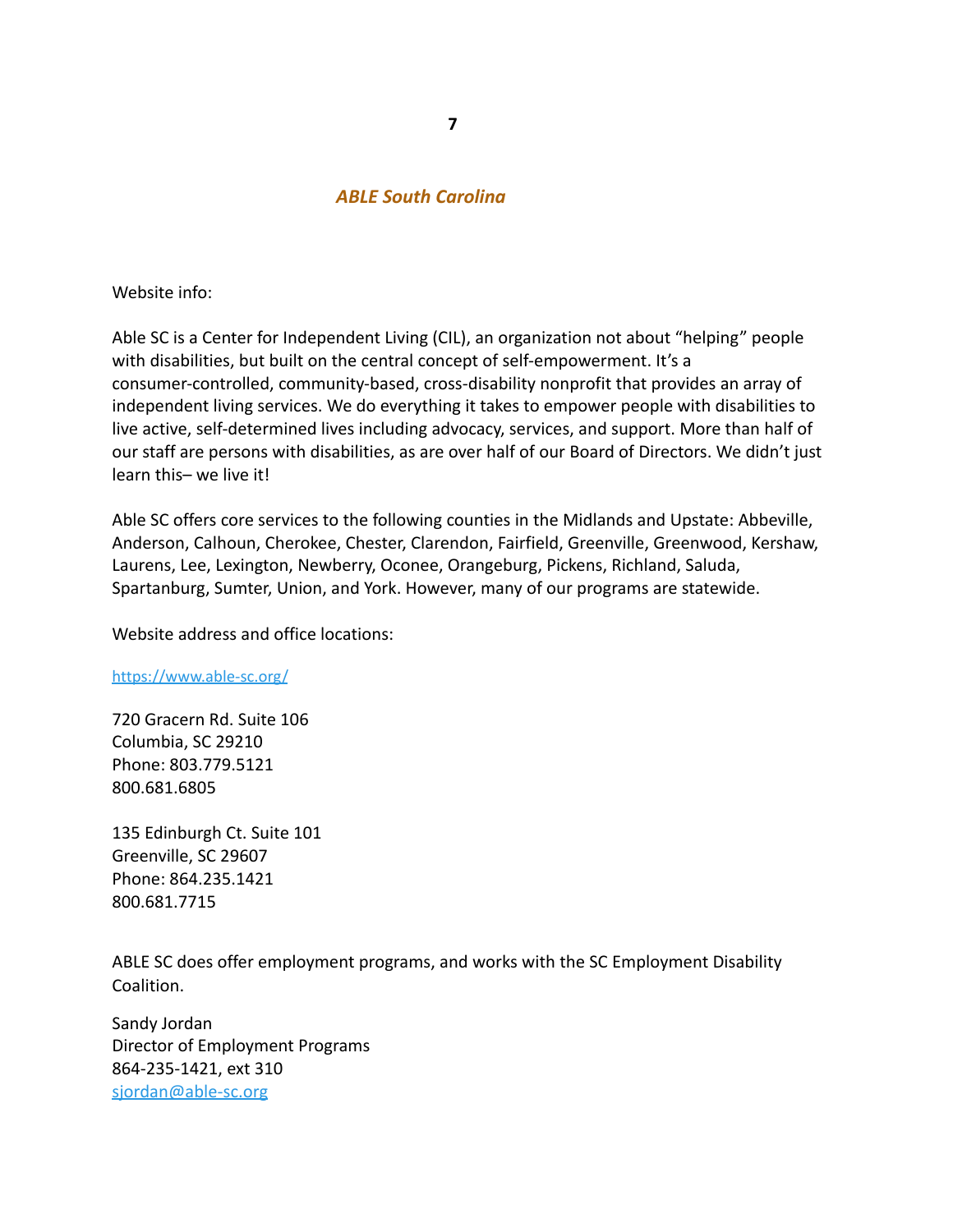**8**

## *Walton Options: Resources for Independent Living*

Website info:

- Guide persons with disabilities as they work towards new goals;
- Teach consumers how to utilize resources to enhance their independence;
- Promote the removal of attitudinal and architectural barriers;
- Offer real, impactful learning opportunities;
- Help consumers achieve self-sufficiency through understanding benefits such as Social Security Insurance (SSI) and Social Security Disability Insurance (SSDI).
- Promote equal employment opportunities for individuals with disabilities, regardless of their disability through an [Employment First position](https://www.waltonoptions.org/about-us/our-mission/employment-first-position-statement/).

Website address and office locations:

<https://www.waltonoptions.org/>

514 West Avenue North Augusta, SC 29841 Phone/TTY: 803-279-9611 Fax: 803-279-9135 Serves the following counties: Aiken, Barnwell, Edgefield, McCormick

2414 N. Jefferies Blvd. Walterboro, SC 29488 843-538-1600 Serves the following counties: Allendale, Bamberg, Beaufort, Colleton, Hampton, Jasper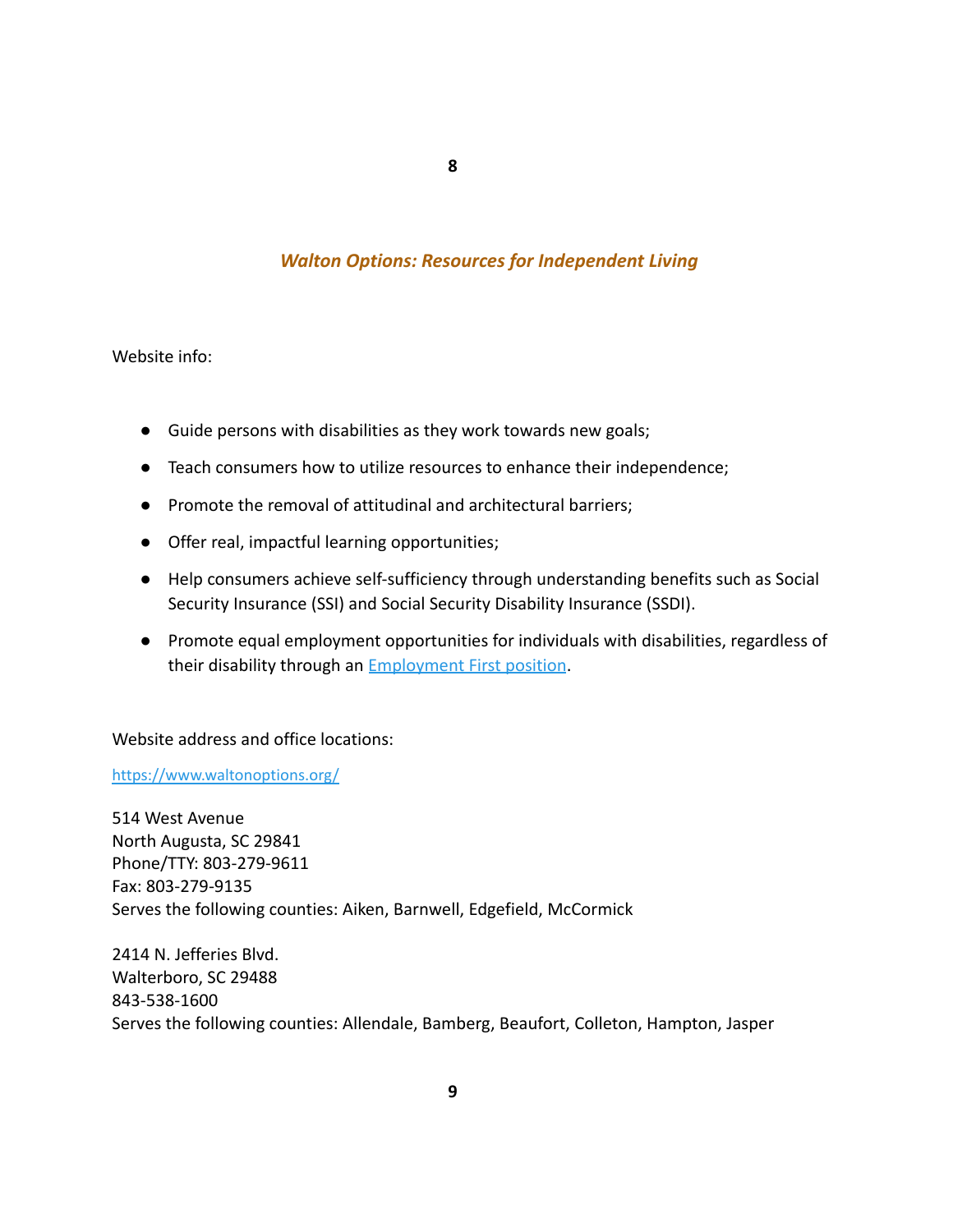### *Association for the Blind and Visually Impaired SC*

Website info:

*For more than 80 years, ABVI has empowered adults in Berkeley, Charleston and Dorchester Counties with the tools they need to live independently with vision loss. Through our Own Your Life program, ABVI helps blind and visually impaired adults learn new approaches to daily life. Skills taught through our Own Your Life classes range from household management tasks to workforce development training like typing, interview preparation and safely using public transportation. Our Own Your Life program offers two tracks:*

- *● Personal Independence*
- *● Vocational Rehabilitation*

Website address and office location information:

[www.abvisc.org](http://www.abvisc.org)

1 Carriage Lane, Building A Charleston, SC 29407 843-723-6915 [info@abvisc.org](mailto:info@abvisc.org)

9565 Highway 78, Building 800 Ladson, SC 29456

Contact Ruthie Harman at rharman@abvisc.org or 843.410.1058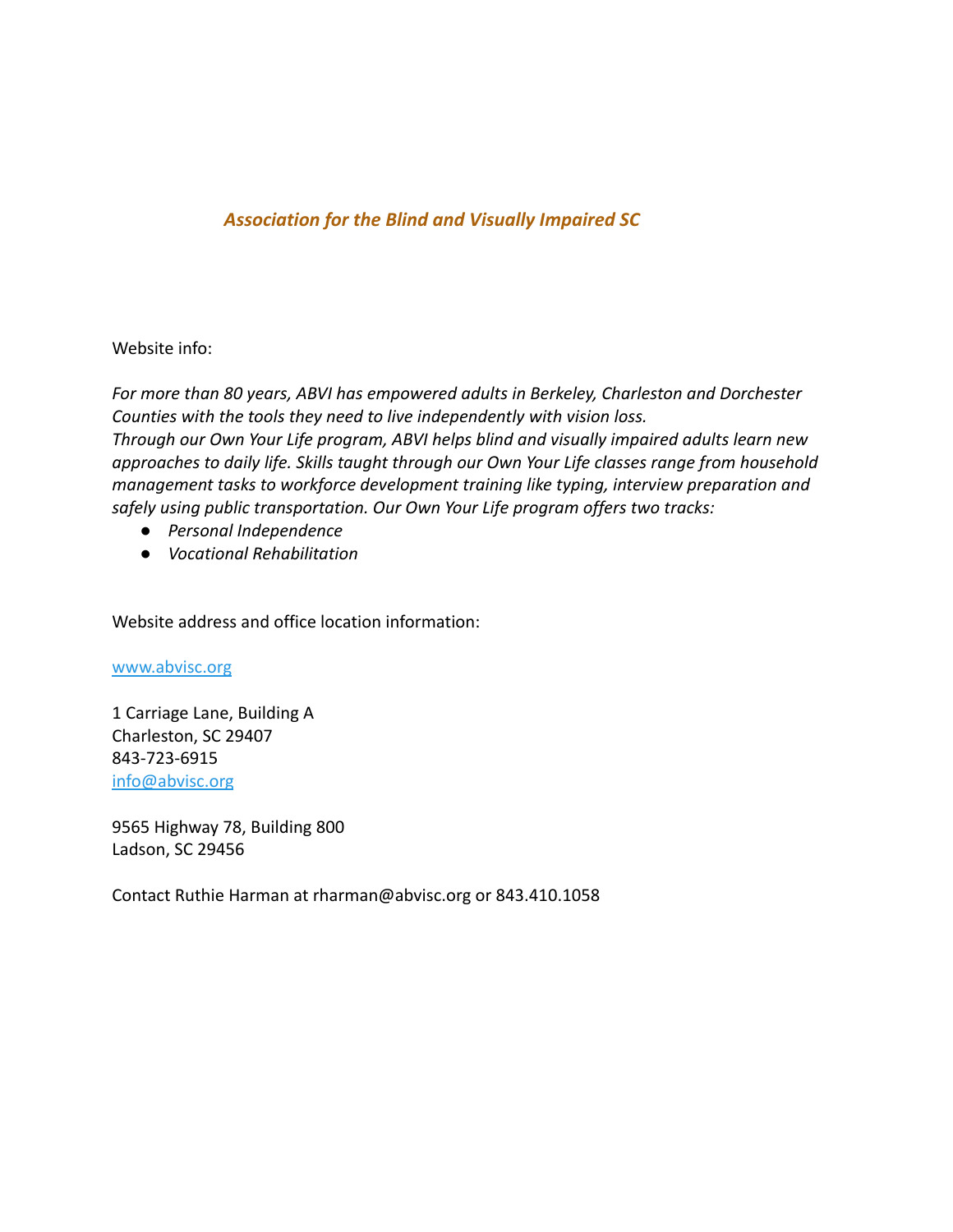## *SC Association of the Deaf*

Website info:

*The South Carolina Association of the Deaf's mission is to advocate for full accessibility and to improve the quality of life for Deaf and Hard of Hearing people in South Carolina. Our vision statement is to be the statewide leader in advocacy of rights in civic, human, linguistic, and accessibility in the lives of the Deaf and Hard of Hearing people in South Carolina.*

Services provided:

Advocacy and Peer Support Annual Conference Community Meetings Information Resources (ASL classes and locating interpreters) Informative Workshops Legislative Initiatives Social Activities Educational Workshops

Website address and office location information:

SCAD Office 437 Center Street West Columbia, SC 29169 803-403-9255 VideoPhone 803-794-3175 Voice 803-794-4420 Fax